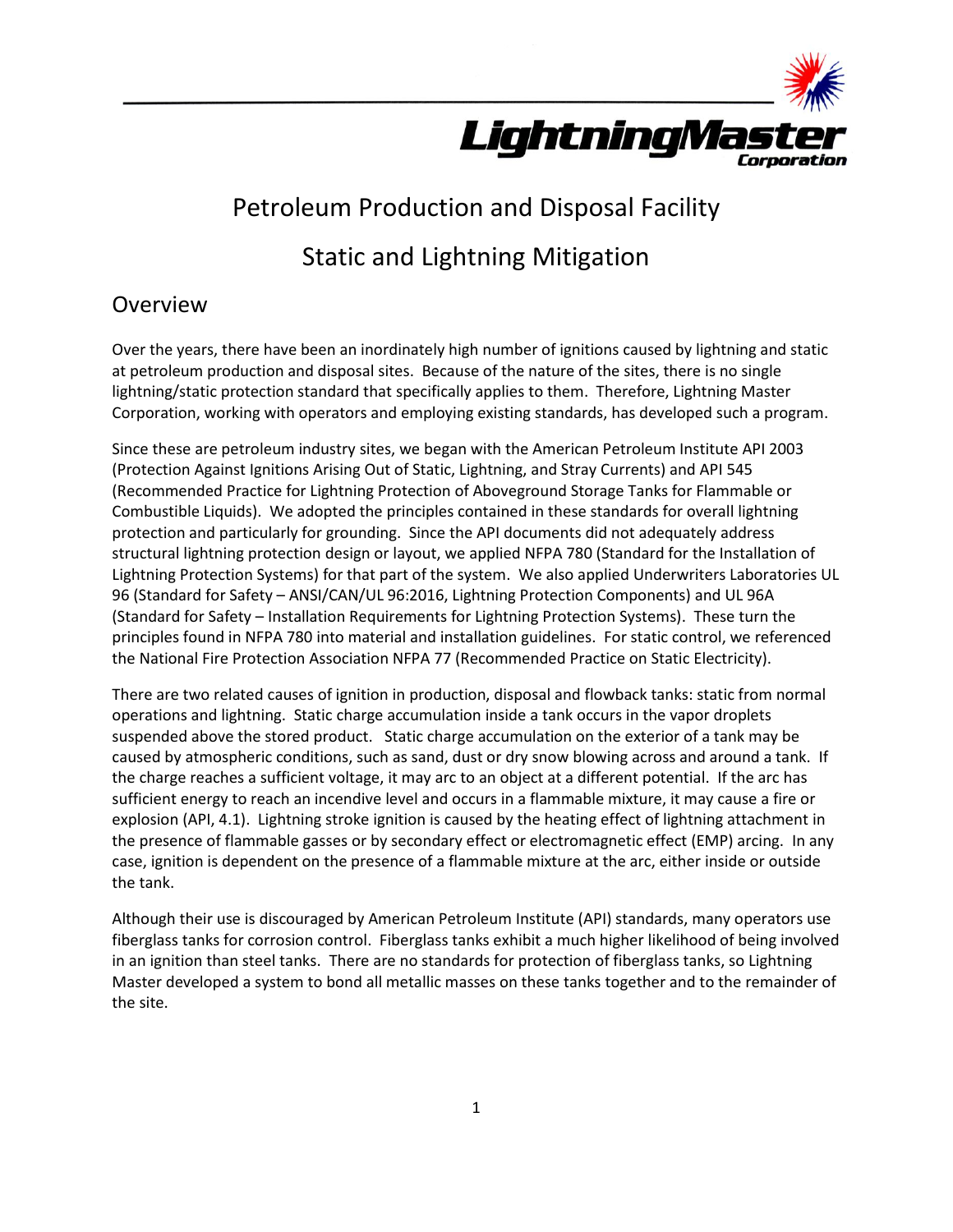The systems solution to reducing the likelihood of ignition consists of three components: bonding and grounding, in-tank static control, and structural lightning protection.

## Bonding and Grounding

- Bonding consists of electrically interconnecting all masses of inductance (metallic objects) at the site with conductors or through existing conductive piping, handrails and other structures so they are at the same potential. If they are maintained at the same potential, there is no opportunity for arcing between them. Bonding also consists of installing bonding jumper conductors across gaps created by insulators, such as between a thief hatch and its collar.
- Grounding consists of connecting the bonded mass of the site structures and components to earth using the inherent self-grounding of flat-bottom metal tanks, the site grounding grid (if installed), and/or ground electrodes (rods), if desired.

## In-Tank Static Static Control

• Inside the tank static control consists of installing in-tank static drains (inductive neutralizer as described in NFPA 77, 8.1.2) in each tank likely to contain produced water or other flammable gas producing product to bleed off static charge and to equalize the potential of the vapor and liquid to the bonded mass of the site. Outside-the-tank static control consists of installing dissipating-type air terminals (akin to static wicks on airplanes) on the structure.

## Structural Lightning Protection

 This consists of adding an NFPA 780 type (UL 96 and 96A) structural lightning protection (lightning rod) system to the site to prevent lightning attachment or current flow from damaging site components. Since the likelihood of ignition of a site is highly likely in the event of a direct lightning attachment in the presence of flammable gas, we recommend the use of streamerdelaying air terminals to reduce the likelihood of a direct lightning attachment. There is some controversy concerning the efficacy of this technology, much of which is generated by conventional lightning rod manufacturers (think buggy whip makers). However, if an air terminal offers even the possibility of reducing the likelihood of a direct lightning attachment, its use is preferred.

## System description:

#### **1.0 BONDING**

1.1 Each metal object on non-conductive piping or on a non-conductive (fiberglass) tank or tank battery shall be electrically bonded to all others with a minimum of NFPA 780 Class I lightning protection conductor (1/0 stranded or braided conductor or equivalent). This shall include vent pipes, vent pipe manifolds, in-tank static drains, thief hatch collars,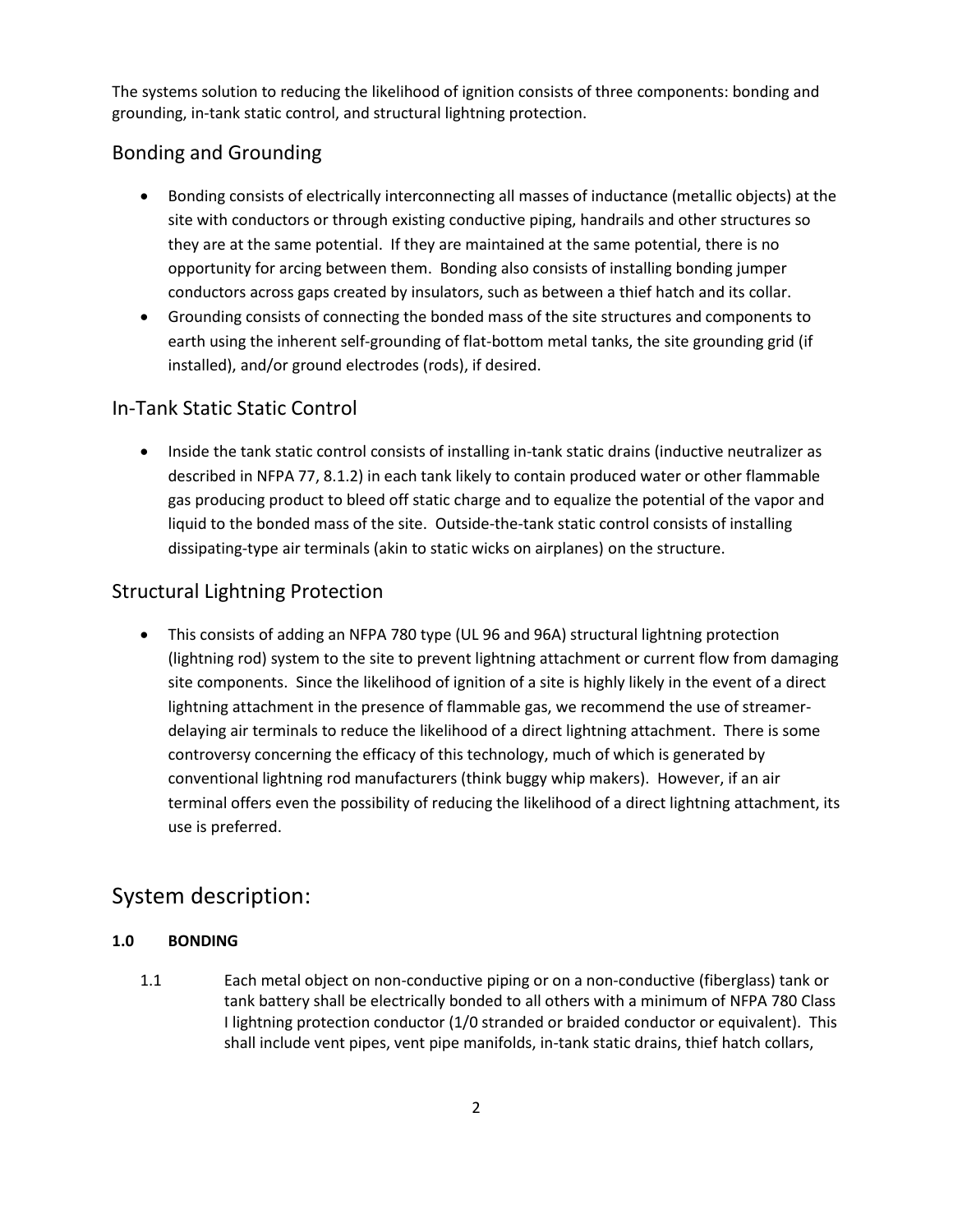handrails, carbon veil ground lugs, drain pipe valves, bull plugs, etc. Conductive components of a site, such as steel piping, walkway handrails, etc. may be used as main and bonding conductors.

- 1.2 Exposed conductors shall be routed along the top of piping for direct lightning strike protection and for theft mitigation.
- 1.4 Metal objects on a steel tank shall be considered to be bonded through the tank structure.
- 1.5 The electrically bonded mass of the site shall be bonded to any truck loadout bonding conductor (if installed).
- 1.6 Each tank appurtenance with an insulating gasket, such as a thief hatch, shall be equipped with a flexible bonding conductor across the insulating gasket.
- 1.7 All bonding clamps shall be designed for the purpose, and shall preferably be of stainless steel.
- 1.8 Conductive piping, handrails, structural components, etc. a minimum of 0.064" thick may be substituted for cable or wire conductors.
- 1.9 Any electrically isolated sections of piping or structure shall be bonded to the bonded mass of the site.
- 1.10 Joint taping or doping shall not render a metal pipe joint non-conductive for this purpose.
- 1.11 Small metal masses, such as bolts on a fiberglass man-way, shall not require bonding, per NFPA 780, 8.5.3.1 and 8.5.3.2.



tank-top piping, thief hatch, and walkway bonding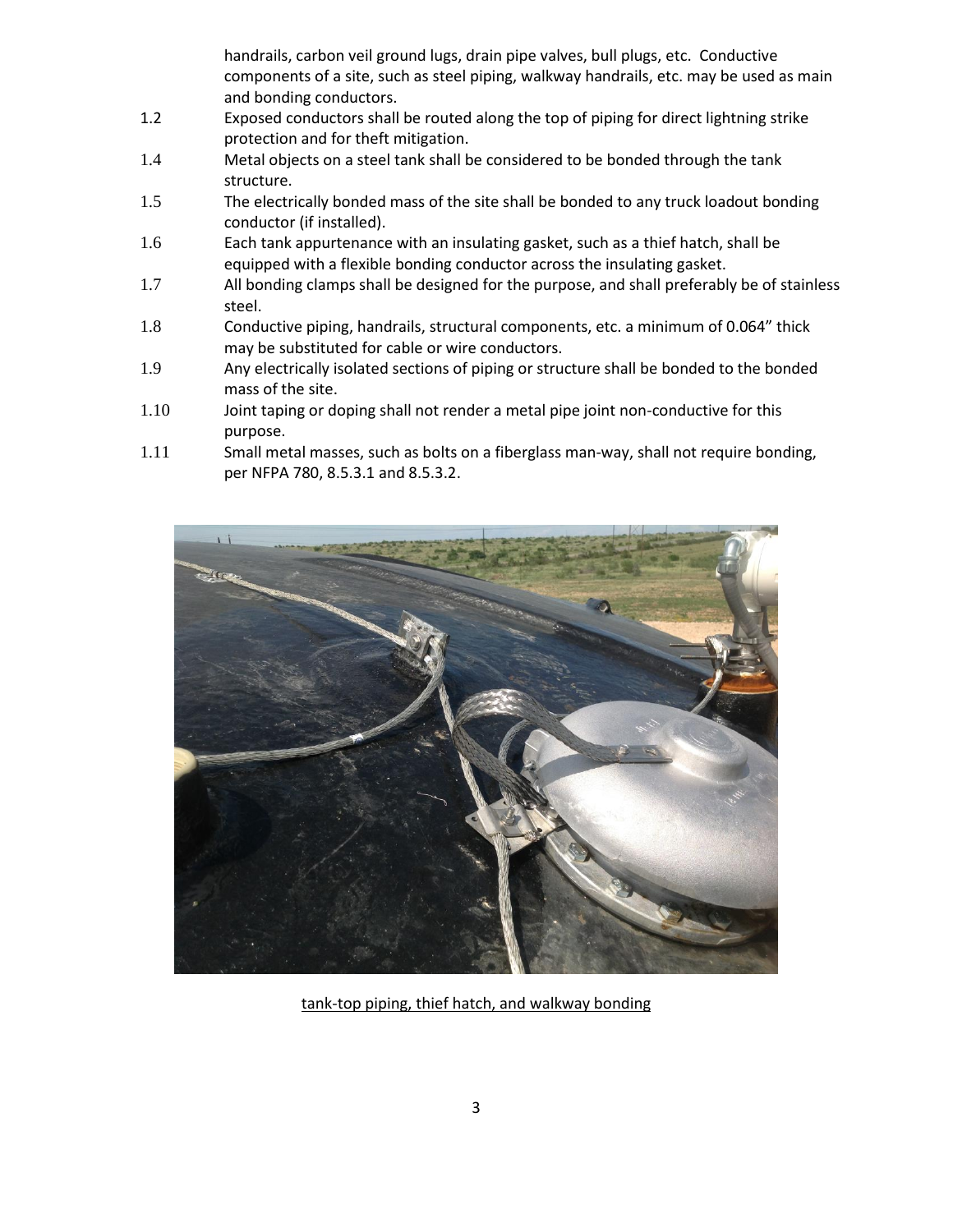

tank base and valve bonding



tank-base piping and carbon veil bonding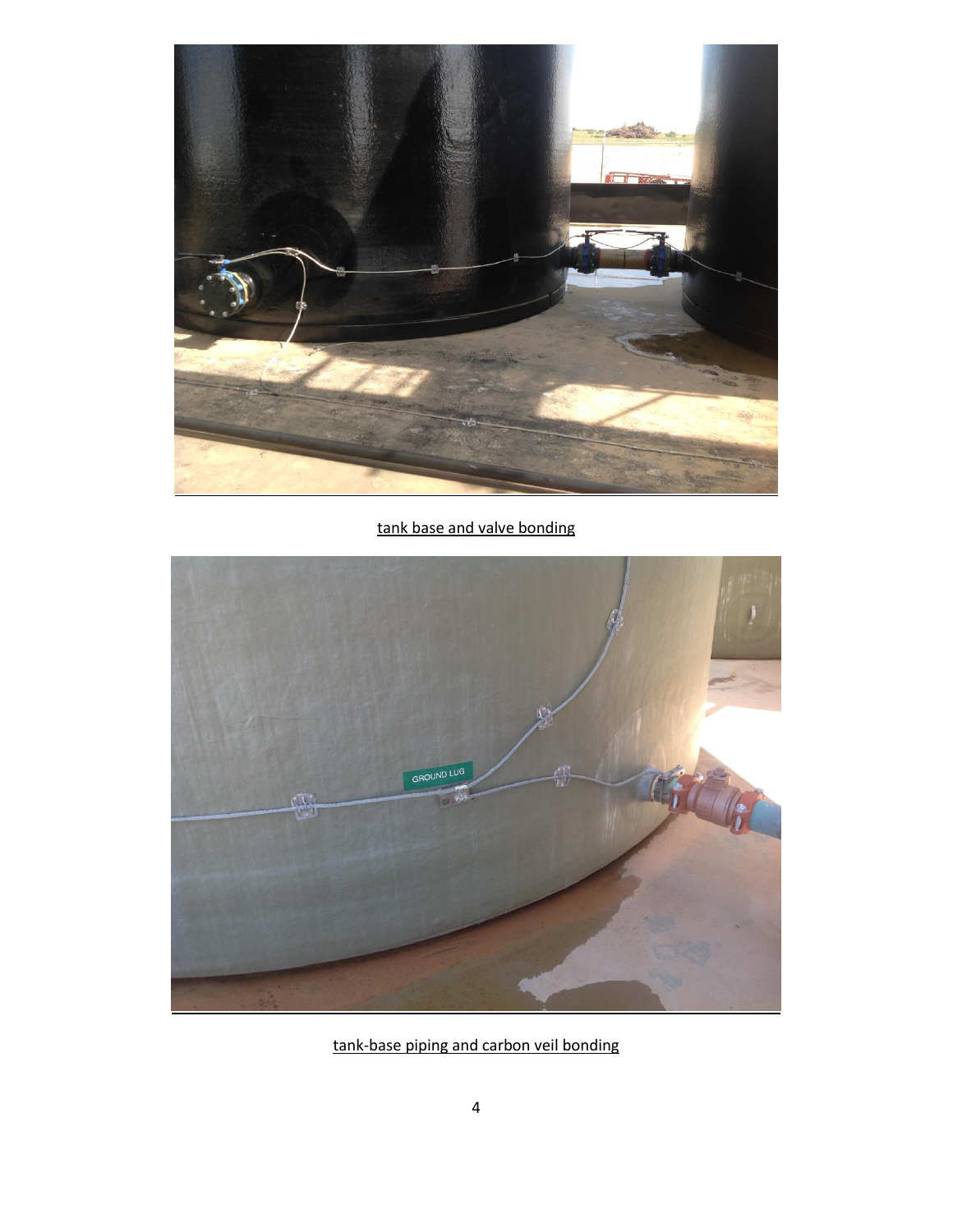#### **2.0 GROUNDING**

- 2.1 For static and lightning protection purposes, flat-bottom metal tanks shall be considered inherently self-grounding (API 545, A.2.1). This applies whether or not a containment liner or barrier is installed either in or under the tank (API, A.2.2). If a steel tank is installed on an insulating base, such as Styrofoam blocks, it shall not be considered to be self-grounding. These tanks shall be grounded to NFPA 780, 7.3.7.2 (1) or (3).
- 2.2 If a grounding grid is installed at a site, each structure at that site shall be bonded thereto either individually or through the site bonding system.
- 2.3 On fiberglass tanks, all metal objects shall be bonded together, and that bonded mass shall be grounded. A steel tank may be used as ground for other tanks, components, or bonded masses (API 545, 3.6).
- 2.4 Conductive piping, walkway handrails, tanks, etc. a minimum of 0.064" thick shall be permitted to be used as main, down, and bonding conductors.
- 2.5 Additional grounding electrodes (NFPA 780, 4.13) may be installed for supplemental grounding. A reasonable location for supplemental grounding is at the bottom of stairways and ladders, as this may also provide a measure of personnel protection. Supplemental grounding by means of driven ground rods neither decreases nor increases the probability of a direct lightning strike, nor does it reduce the possibility of ignition of the contents in the event of a direct lightning strike (API 2003, 5.4.1).
- 2.6 Conductors may be routed over containment berms to supplemental grounding electrodes located outside the berm.
- 2.7 Metallic piping buried for a length of over 10' may be substituted for a ground rod.
- 2.8 Grounding for purposes other than lightning and static protection is not addressed herein, but should be considered by the operator.



stairway grounding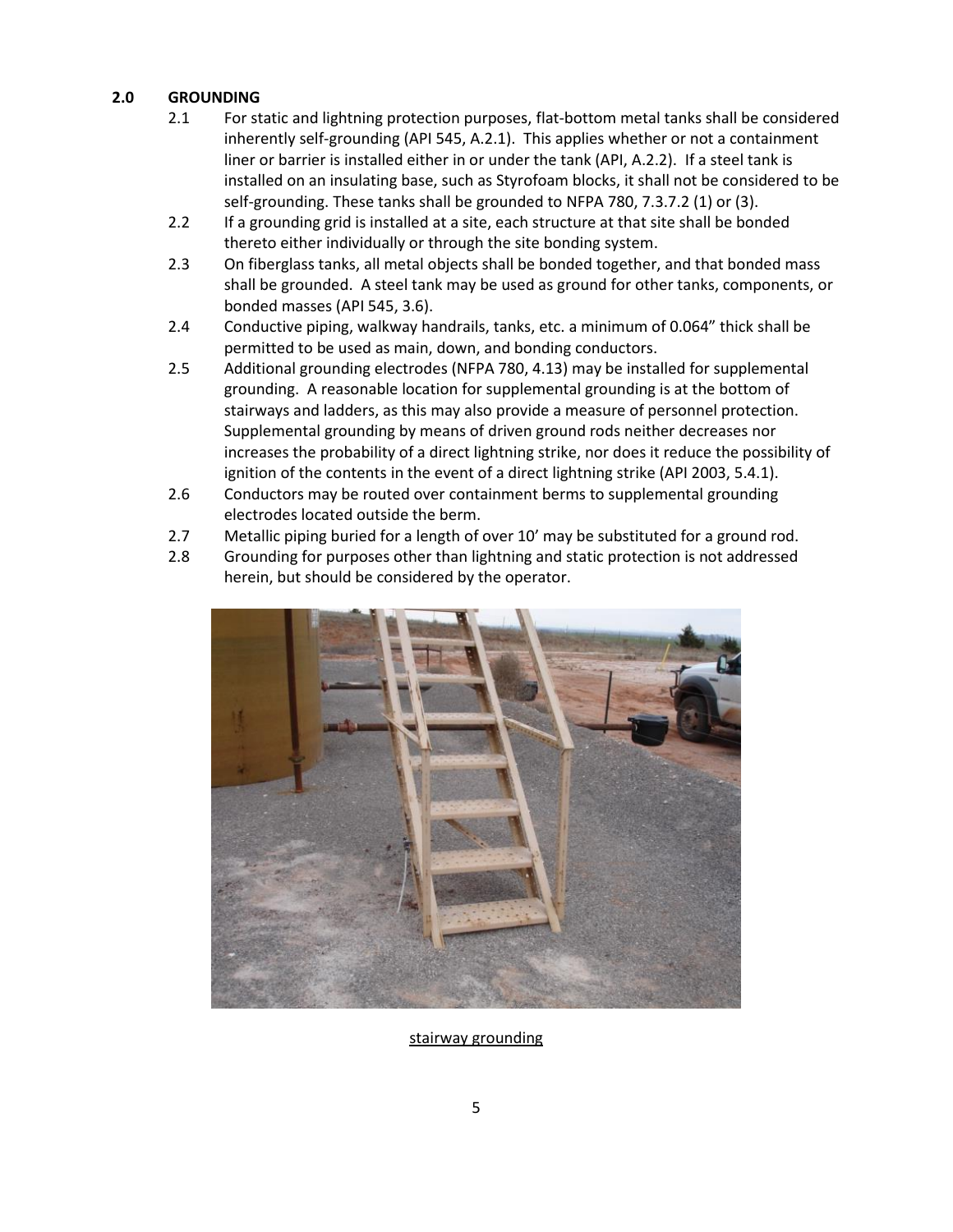#### **3.0 IN-TANK STATIC CONTROL - Lightning Master In-Tank Static Drain (ITSD)**

- 3.1 Each tank containing a flammable liquid or liquid capable of producing flammable vapors or gas shall be equipped with an internal static drain (inductive neutralizer) as described in NFPA 77, 8.1.2.
- 3.2 Each in-tank static drain shall be constructed to present multiple, small radius (not to exceed .010" diameter) dissipation electrodes to the vapor space and the stored product.
- 3.3 Dissipation electrodes shall be flexible, so as to be durable and to present a minimum of loosening force on their attachment points and to shed paraffin and other contaminants.
- 3.4 Each in-tank static drain shall be provided with provisions to secure it mechanically and electrically to the thief hatch collar or other suitable, grounded appurtenance at the top of the tank.
- 3.5 Each in-tank static drain shall extend from the roof of the tank through the vapor space above the stored product, penetrate the surface of the stored product, and extend a minimum of one foot below the lowest level of the stored liquid or to within six inches of the bottom of the tank, whichever is lowest. The static drain shall be of sufficient length and rigidity that it penetrates the surface of the contained product at all operating fill levels.
- 3.6 Each static drain shall be constructed in one continuous length for maximum strength and durability. Splicing of shorter lengths shall not be permitted.
- 3.7 Each static drain shall be constructed of stainless steel or other suitable alloys or materials to withstand corrosion and mechanical forces.
- 3.8 The electrical resistance of the static drain shall not exceed .5  $\Omega$  per 50' length.



in-tank static drain in production tank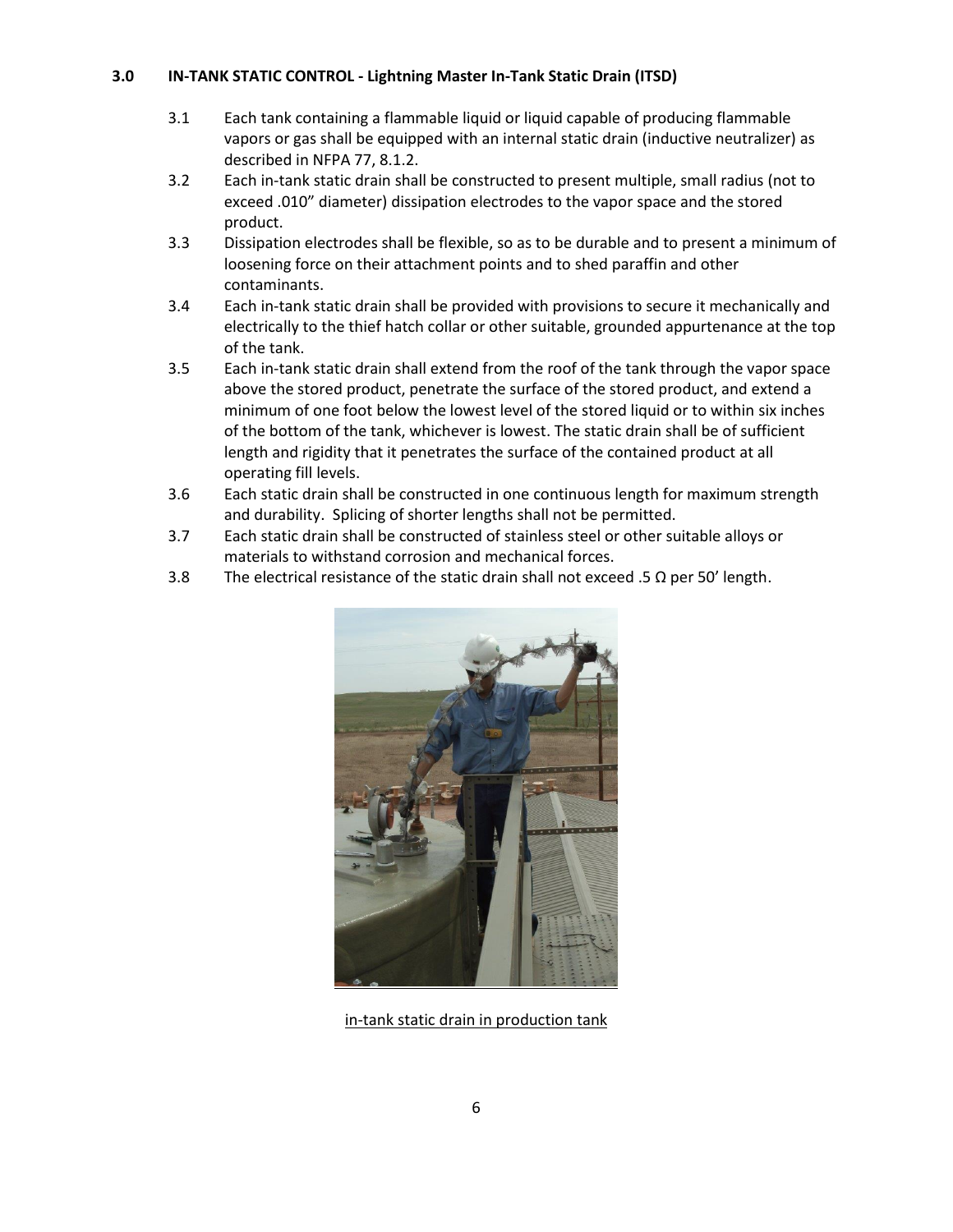#### **4.0 STRUCTURAL LIGHTNING PROTECTION**

- 4.1 Air terminals (lightning rods) shall be installed on each tank, handrail, vent pipe, etc. as required to meet the coverage requirements of National Fire Protection Association NFPA 780, 4.8.1. One or a combination of the layout (placement) method (4.7), angle method (4.8.2), or the rolling sphere method (4.8.3) shall be used. If the rolling sphere method is used, the radius of the sphere shall be reduced to 100' (7.3.2).
- 4.2 Each air terminal shall be provided with at least two continuously downward coursing paths to ground, except as noted below.
- 4.3 Main conductors may be coursed upward at a rate not to exceed 1/4 slope as allowed by NFPA 780, 4.9.
- 4.4 One way and dead-end paths shall be permitted as allowed by NFPA 780, 4.9.1 and 4.9.2.
- 4.5 Air terminals shall be of the streamer-delaying type, Lightning Master LM-PP series (aka "Fuzzy Ball" lightning rods).
- 4.6 Air terminals exceeding 24" in height shall be permitted without side bracing if that air terminal and base combination is installed on piping, steel or concrete, and is capable of withstanding a tipping force of 2.2 lbs (0.9979032 kg) per foot (0.3048 m) of unbraced elevation conductor length at its tip or alternately able to withstand a wind of 156 mph (0.3048 m/second).



air terminals on tank battery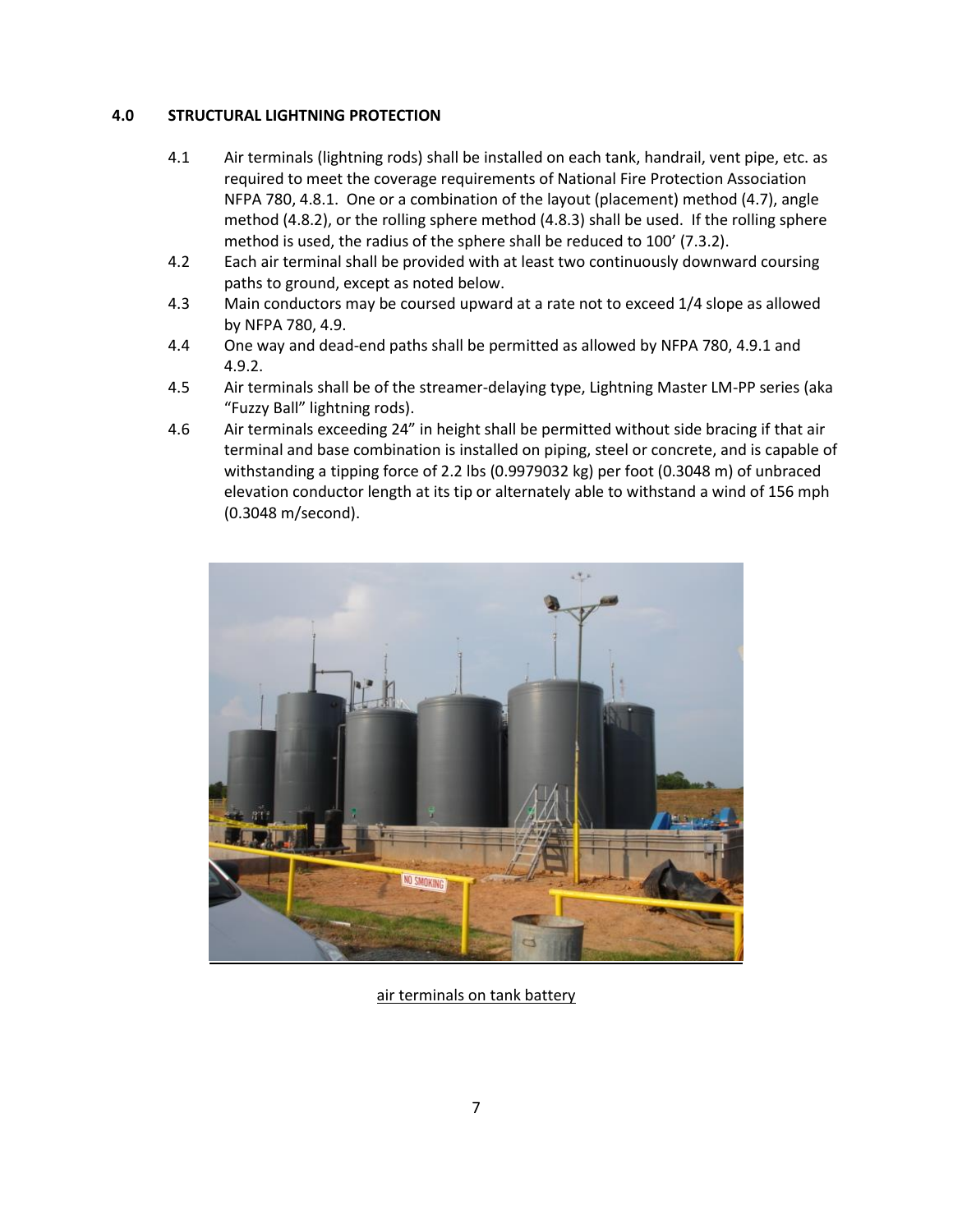

streamer-delaying air terminals on handrail, piping and Enardo valve

#### **5.0 General**

- 5.1 In the event of a conflict between standards, the API standard shall supersede the NFPA or UL standards.
- 5.2 If electrical or electronic components are installed in a classification area, they shall be listed for that classification area.

#### Additional considerations:

**A.1** At high theft locations, metal objects at the base of a tank need not be bonded with conductors if they are continuously in contact with stored product fluid and if there is an in-tank static drain (see section 3) installed in that tank.

**A.2 RISK ASSESSMENT** – In determining and prioritizing the scope of work to be accomplished at a site, at a minimum, the following factors should be considered:

- **A.1.1 Problematic** sites that have experienced a previous static or lightning event
- **A.1.2 High Exposure**  sites located in exposed locations such as hilltops or historically highlightning locations
- **A.1.3 High Consequence**  sites located in environmentally sensitive locations or populated areas
- **A.1.4 Accessibility**  sites with limited or difficult access for remediation and repair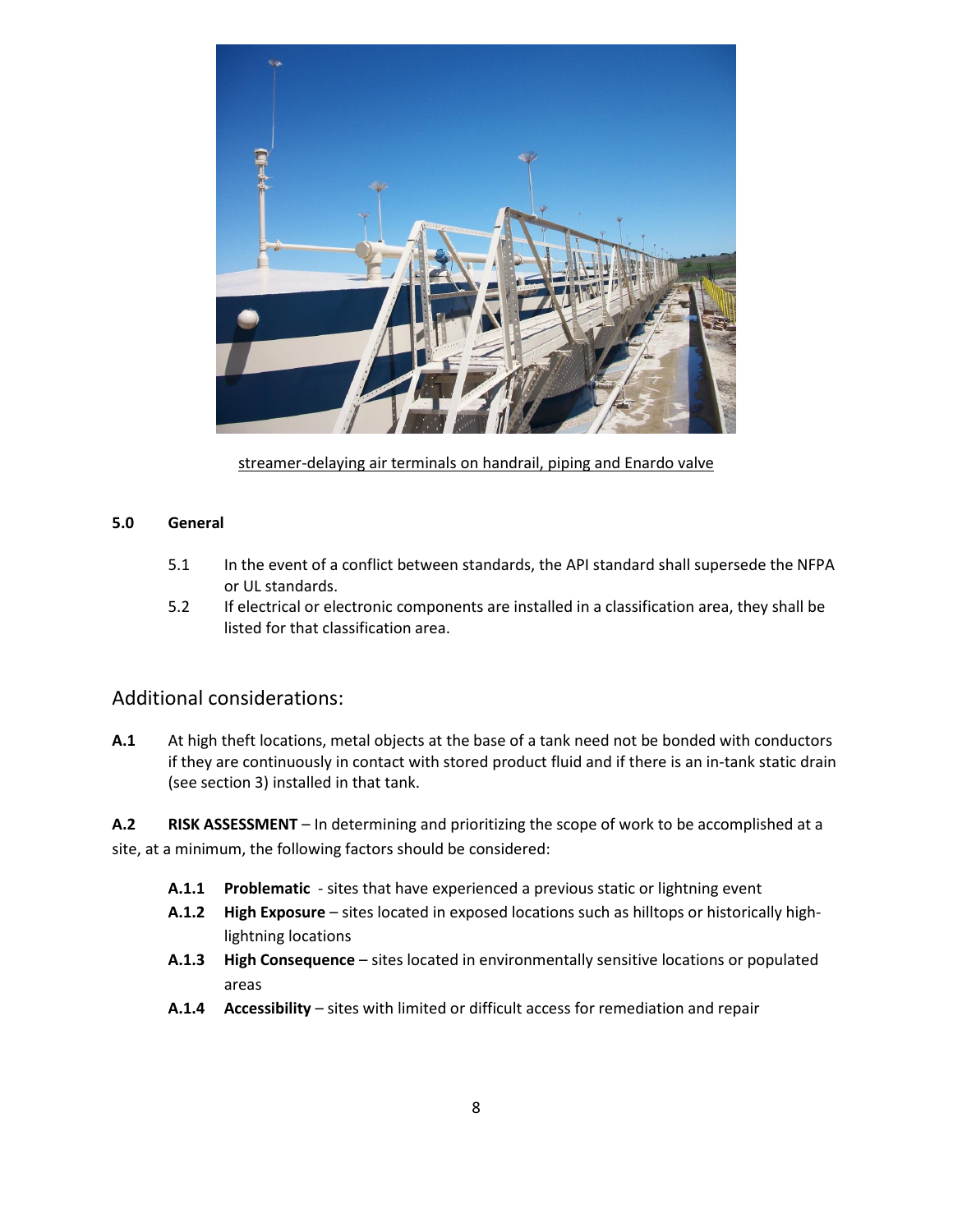- **A.1.5 Regulatory** sites where a local/municipal/regional construction code requires lighting protection – this system is approved by the City of Ft. Worth
- **A.1.6 Visibility** facilities that are in a particularly sensitive area (urban or otherwise highprofile, etc.
- **A.1.7 Operational Considerations** high production or otherwise operationally important sites
- **A.1.8 Investment** –those sites with significant equipment investment

**A.2 FORENSIC ANALYSIS** - Anytime a site suffers a static ignition or a lightning strike, experienced personnel, preferably UL certified, should be retained to assist the Owner in determining likely causes of damage and in specifying additional protection requirements.

**A.3 INSPECTION AND MAINTENANCE** – Because of the nature of these sites, they are often modified, expanded, reconfigured or otherwise changed. Additionally, bonding conductors and other system components are often disconnected or moved to allow maintenance of other tank systems. Therefore, each site shall be inspected after any changes are made or work is performed, and at a minimum of once per year. Please refer to the Lightning Master "Lightning Protection System (LPS) Inspection and Maintenance" document for additional information.

**A.4 COMMON SENSE –** Common sense should be employed in the use and sizing of components and in overall system design. If a listed or recommended bonding conductor or clamp is larger than the object to be bonded or otherwise will not "fit", the use of a smaller, more appropriately size conductor or clamp is preferred. If a single, one-way conductor is installed to an air terminal, it may course "uphill" to follow the slope of the tank roof.

## **Notes**

Many sites protected by this type of lightning protection system have sustained direct and nearby lightning strikes without suffering damage. The likelihood of ignition of a site by a direct or nearby lightning stroke or arcing is primarily dependent of the presence or absence of a flammable mixture available for ignition. Therefore, steps should be taken by the operator to discourage the presence of such a mixture. Such steps may include keeping thief hatches closed, installing vapor recovery units (VRU's), etc.

NFPA 780, 7.2.1.1 states that openings where flammable concentrations of vapor or gas escape to the atmosphere shall be closed or otherwise protected against the entrance of flame. This indicates that flame arrestors may be required at certain openings. This is the responsibility of the owner/operator at initial site construction, and is not included in this lightning protection system.